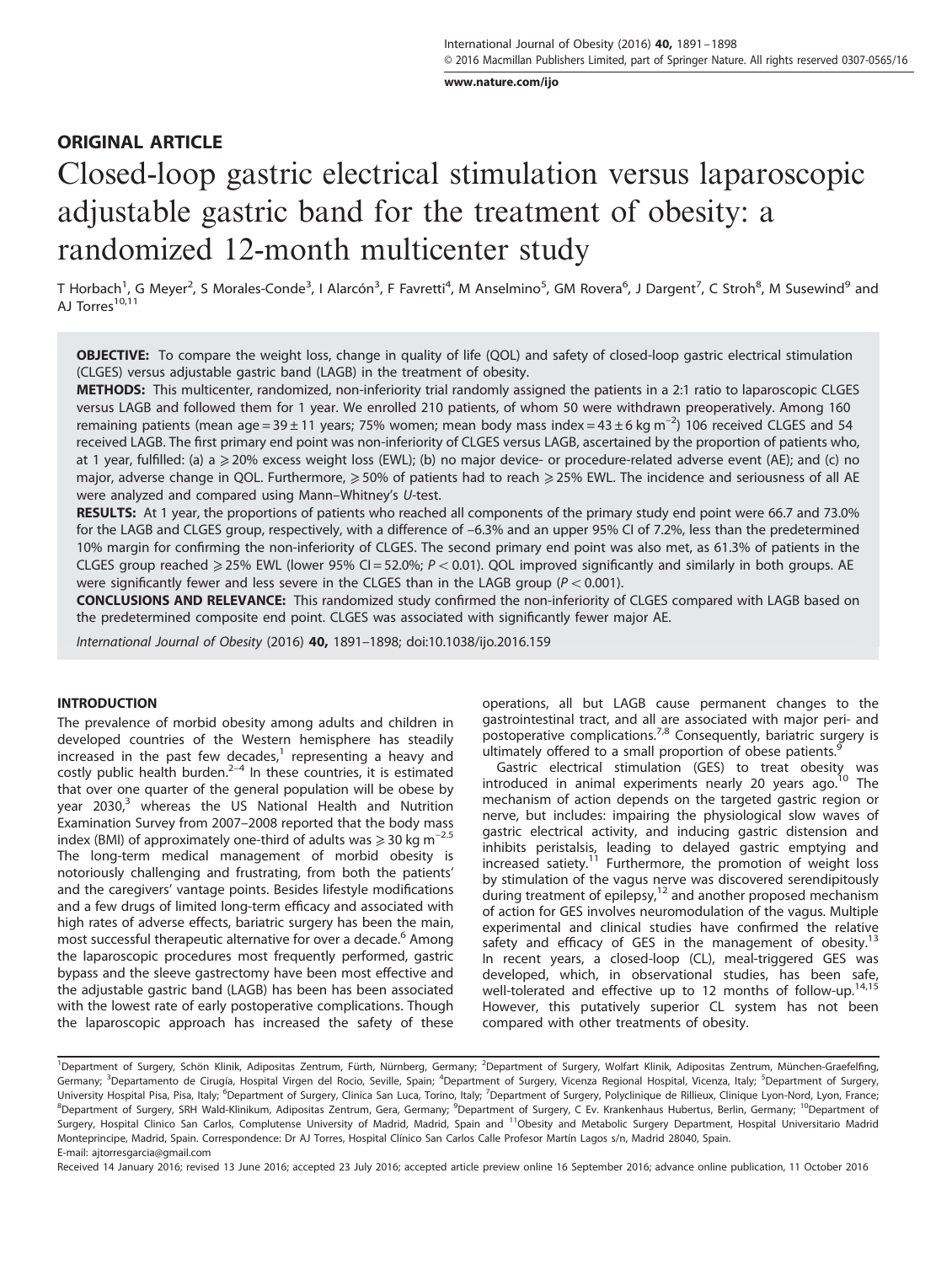## 1892

This multicenter, randomized study was performed to test the hypothesis that closed-loop gastric electrical stimulation (CLGES) is not inferior to LAGB therapy based on a composite end point that includes weight loss, quality of life (QOL), and safety, in the treatment of obese or morbidly obese patients.

#### STUDY POPULATION AND METHODS

This study was reviewed and approved by the review boards of all participating institutions, and all patients were required to sign an informed consent at study enrollment. Patients were prescreened using the Three-Factor Eating questionnaire (TFEQ).<sup>16</sup> The three dimensions of eating behavior probed by TFEQ are cognitive restraint, disinhibition and feelings of hunger, including sweets craving and emotional eating. It has been used to predict the success of lifestyle and pharmacological treatments[,16,17](#page-6-0) and before and after restrictive procedures, such as vertical banded gastroplasty and adjustable gastric banding.<sup>[18](#page-6-0)</sup> After completing the TFEQ, patients were medically screened for entry into the study. They were eligible if (a) they were between the ages of 18 and 60 years, (b) their BMI was between 45 and 55 kg  $m^{-2}$  or between 35 and 45 kg m<sup>-2</sup> with an obesity-related disorder, (c) the H1 Ab was  $\leq 7.0$  in absence of insulin therapy and (d) they had no history of bariatric surgery. (A full list of screening criteria is available in supplementary material Supplementary Table 1). Those eligible for the study were enrolled by the site investigator. Participants were then assigned in a 2:1 ratio to CLGES versus LAGB, using a randomization table, which was implemented electronically by an independent clinical research organization (MedPace, Inc), providing concealment of the allocation sequence until the time of assignment. The treatment assignment within each site was balanced with the use of random permuted blocks.

Patients assigned LAGB underwent an endoscopic examination to confirm the integrity of the stomach, whereas the patients assigned to CLGES underwent, and had a symptomatic response to a preoperative, custom-designed endoscopic 'fullness intensity threshold test' (eFITT), performed to determine whether GES similar to that administered by the implantable system, though delivered endoscopically, elicited a prominent response. The eFITT was performed with a temporary lead introduced inside the gastric cavity, fixed to the stomach wall and connected to a system analyzer and electrical stimulator. Patients who experienced nausea, salivation, satiety, bloating, belching, epigastric discomfort or other manifestations attributable to the stimulation, and described as disagreeable to a level 3 on a visual analog scale ranging from 1 to 4, were candidates for implantation of the system. The study was conducted at nine European medical centers (supplementary material Supplementary Table 2) chosen on the basis of the qualifications of the investigators, their ability to recruit patients for the study and the availability of sufficient resources to carry out the study procedures. Because of the low proportions of non-whites living in the four countries participating in this trial, its population consisted nearly exclusively of Caucasians. The study is registered at ClinicalTrials.gov (Identifier: NCT01448785)

#### Study objective

The main objective of this study was to compare the amount of weight loss, change in QOL and safety of CLGES versus adjustable LAGB, in the treatment of obese or morbidly obese patients.

#### Study end points

The first primary study end point was to confirm the non-inferiority of CLGES compared with LAGB, ascertained by the proportion of patients who reached all of the following components:

(a) greater or equal to 20% excess weight loss (EWL) between the system implantation and the end of follow-up; (b) no major device- or procedurerelated adverse event (AE); and (c) no major, adverse change in QOL, using the Impact of Weight on Quality Of Life-Lite (IWQOL-Lite) questionnaire.<sup>1</sup>

The second primary end point required that a  $\geq$  25% EWL be reached by  $\geq$  50% of the patients.

The secondary efficacy end points of the study, examined at 6 and 12 months of follow-up, were: (a) change in QOL, using the IWQOL-Lite<sup>19</sup> and the Beck Depression Inventory (BDI)-Il<sup>20</sup> questionnaires; (b) change in eating behavior, using the TFEQ,<sup>16</sup> and (c) changes in blood pressure, blood lipids and hemoglobin A1c concentrations.

The safety end points of the study were (a) incidence and seriousness of all AE, (b) incidence of device- or procedure-related AE and (c) prevalence of abnormal laboratory results, judged clinically significant by the investigator.

#### Study procedures

Closed-loop gastric stimulator description and implantation. abiliti (Intrapace Inc. San Jose, CA, USA) consists of a gastric stimulator and lead implanted laparoscopically, a programmer, telemetry wand and a temporary screening lead used to perform the eFITT, as described earlier. The battery-powered stimulator is equipped with telemetry that enables bi-directional communications with a programmer. Telemetry was used to confirm the integrity of the stimulation electrodes, monitor the stimulator's battery and program the electrical therapy. The details of the surgical implant procedure and CLGES operation have been published previously.[14,15](#page-6-0) The system detects when the patient eats or drinks and, in response, delivers electrical stimuli targeted to the stomach's lesser curvature in a region richly innervated by vagal neural fibers. The device also records the eating and drinking events detected by a food sensor, and the patient's physical activity, sleep trends and estimation of total daily energy expenditure recorded by a triple axis accelerometer housed inside the stimulator. The medical team can access the recorded data, using a programmer and wand to communicate with the implanted system. In addition, the patients can view their recorded activity data and eating events via an Internet-based interface.

[Figure 1a](#page-2-0) illustrates the implanted system. The distal end of the permanent lead contains the transgastric probe, which houses the food sensor. The probe is inserted into the gastric lumen, whereas a silicon flange remains on the outside and is sutured onto the serosal surface of the stomach.[14](#page-6-0) A proximal stimulation electrode was attached with two suture wings to the external surface of the stomach's lesser curvature, near the vagus nerve. A subcutaneous pocket was created in the left upper abdominal quadrant, where the lead was connected to the stimulator and buried immediately over the fascia. At the end of the implant procedure, the device was activated to deliver a pre-programmed, low intensity therapy.

Gastric band implantation. LAP-BAND LAGB (Apollo Endosurgery, Inc, Austin, TX, USA) implanted in 50 patients, or REALIZE LAGB (Ethicon Endo-Surgery, a Johnson & Johnson Company, New Brunswick, NJ, USA) implanted in 4 patients, encircled the proximal part of the stomach, at the gastric cardia to limit the amount of food entering the stomach, and were connected to a subcutaneous port and reservoir ([Figure 1b](#page-2-0)). The LAGB systems were implanted using the pars flaccida technique, according to the procedural standards adopted by the surgeons at each participating medical center. The band, initially deflated, was progressively inflated via the subcutaneous port during subsequent ambulatory visits.

#### Adverse events

All AE were recorded, regardless of their putative relationship to a device or procedure, though only the device- or procedure-related AE are reported here. The gastrointestinal AE included nausea vomiting, dysphagia, heartburn, epigastric pain, belching and liquid intolerance, and the body as a whole AE consisted of anxiety, hair loss, headache and arthralgia. Other device-related AE included painful stimulation, pulse generator replacement or revision, pocket discomfort or dilatation, lead fracture, twiddler syndrome and band slippage. The rating criteria were<br>similar to those used in LAGB premarket approval studies.<sup>21,[22](#page-6-0)</sup> They were classified as (a) minor when easily tolerated, possibly requiring the prescription of a new pharmaceutical, or nutritional advice, (b) moderate when they interfered with usual activities requiring an unscheduled visit or an adjustment of the stimulation or of the band and (c) major when they required a re-hospitalization for a surgical or endoscopic intervention. AE occurring within 2 weeks of the CLGES or LAGB implantation procedures were classified as perioperative. The site investigator determined the type and severity of each adverse event.

#### Patient follow-up

At each follow-up visit the CLGES group underwent an iFITT, using the implanted electrode, to test and adjust the devices, and tailor the stimulation to produce the desired sensation of fullness. At the first follow-up visit, using an external programmer, the caregiver tailored the therapy delivery to each patient's eating schedule. During programmable 'allowed' time-periods, (for example, meal times and authorized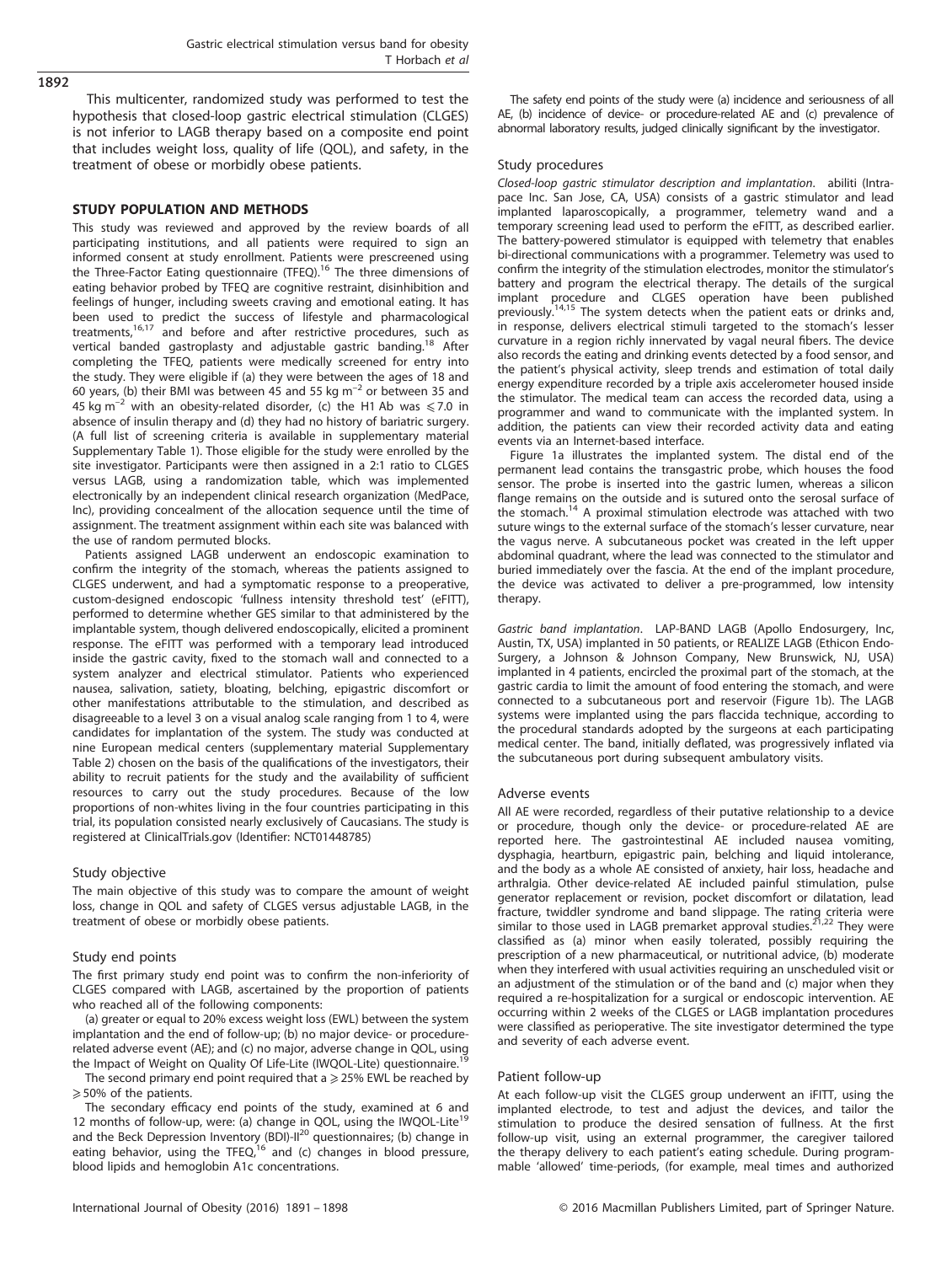<span id="page-2-0"></span>

**Figure 1.** (**a**) The transgastric sensor, implanted in the anterior wall, body-fundus region, detects the entry of food into the stomach, triggering<br>the gastric stimulator implanted subcutaneously in the left upper abdomi electrode. The stimulating electrode is attached to the lesser curvature, at the point where the Nerve of Latarjet is divided into three branches. (b) The implanted gastric band system is shown with the gastric band encircling the proximal stomach at the level of the cardia, creating a small gastric pouch. The access port is implanted subcutaneously, in or on the rectus muscle, enabling percutaneous adjustments of the band.

snacks) the therapy produced satiety to limit the food consumption, whereas during 'disallowed' periods (for example, nocturnal eating), more intense stimulation was delivered to cause discomfort and force the discontinuation of consumption. The medical and surgical teams at the study sites were trained in the use of the CLGES system.

The LAGB group underwent adjustments according to the state of the art care to avoid over-tightening of the band. The adjustments were based on weight loss and patient feedback, as is standard practice.<sup>23</sup>

Both study groups received diet and exercise counseling at the time of discharge from the hospital and at each visit, according to standard postsurgical protocols for bariatric patients. In the CLGES group the dietary and exercise counseling was supplemented by the sensor-based records of the patient's eating and activity behavior downloaded from the device.

Patients in both study groups were instructed to keep a 7-day diary of their daily food consumption, which they returned with their list of pharmaceuticals at each follow-up visit, scheduled at 4-week intervals. At 3, 6 and 12 months, they underwent a detailed physical examination and repeat laboratory measurements, and at 6 and 12 months, they completed the follow-up QOL and TFEQ.

All data, collected at each investigative site by dedicated staff designated by the sponsor, were entered in a computer database for later analysis by the site investigators and the sponsor's clinical department. A field clinical engineer assigned to the study sites assisted the investigative staff throughout the study.

#### Changes in patients with cardiovascular risk factors

The changes observed in patients presenting at baseline with hypertension, diabetes or hyperlipidemia were analyzed for each study group and compared. Hypertension was defined as a systolic blood pressure  $>$  139 mmHg or a diastolic pressure  $>$  89 mmHg.<sup>24</sup> Diabetes was defined as a fasting  $HbA1c \geq 6%$  of total hemoglobin, which includes a pre-diabetes very high risk category as defined by an International Expert Committee Report in 2009.<sup>25</sup> Dyslipidemia was defined as a total cholesterol  $>$  200 mg dl<sup>-1</sup>, a high-density lipoprotein cholesterol  $<$  40 mg dl<sup>-1</sup> in men and  $<$  50 mg dl<sup>-1</sup> in women, a low-density lipoprotein cholesterol  $>$  130 mg dl<sup>-1</sup> or a blood triglyceride concentration  $>$  150 mg dl<sup>-1</sup>.<sup>[26](#page-6-0)</sup> .

#### Statistical analysis

Descriptive statistics for all efficacy and safety end points include the number of observations, means ± s.d. and ranges for continuous variables, crude event rates and rates per patient-year for recurrent events, counts and percentages for categorical variables and two-sided 95% confidence intervals (CI).

Sample size calculations. We hypothesized that CLGES was non-inferior to LAGB for the treatment of obesity. On the basis of previous<br>publications,<sup>[21](#page-6-0)[,27](#page-7-0)</sup> we estimated that 61% of patients in the LAGB and 74% of patients in the CLGES group would reach the composite study end point. On the basis of these estimates, and assuming a 10% inferiority margin, an enrollment of 150 patients, randomly assigned in a 2:1 CLGES: LAGB ratio, was required to confirm the non-inferiority of CLGES with an 80% power. The target enrollment was increased to 165 patients to allow a 10% attrition.

The 'full analysis set' includes all patients who were treated. It was used to analyze all study end points. Missing 12-month measurements of the percentage EWL were imputed using the last observation carried forward method.

Efficacy end points. The non-inferiority of CLGES compared with LAGB was tested and analyzed, using the composite primary end point described earlier, and a one-sided 95% upper CI to show a  $>10%$  between-groups difference, including all treated patients. Furthermore, the proportions of patients who reached a  $\geq$  25% EWL were measured in each study group and compared, using Fisher's exact test.

Safety end point. The incidence of all AE was measured. AE were classified by the investigators as minor, moderate or major, as perioperative or longterm and as device-related or -unrelated. The severity of AE, up to 1 year of follow-up in each study group was compared, using the Mann–Whitney U-test, and the incidence of AE was compared using the Fisher's exact test.

A P-value  $<$  0.05 was considered significant. The SAS statistical package, version 9.3 (SAS Institute Inc., Cary, NC, USA) and Minitab 17.1.0 (Minitab Inc., State College, PA, USA) were used for these analyses.

## RESULTS

Over a 14-month enrollment period, 722 patients were prescreened at 9 medical centers (Supplementary Table 2), using the TFEQ. Three hundred and twenty-four passed the prescreening and were screened using the inclusion/exclusion criteria, from which 114 were found to be not eligible or declined to participate, and 210 were enrolled. Fifty of those enrolled were withdrawn preoperatively for miscellaneous reasons, including 16 patients in the CLGES group, who were withdrawn because of a negative response to the eFITT. Among the remaining patients withdrawn preoperatively 3 had not met the inclusion and 4 had met exclusion criteria, 7 were withdrawn by an investigator and 20 chose to exit the study. The investigators withdrew one participant each for cerebral disorder and ulcer in the CLGES

1893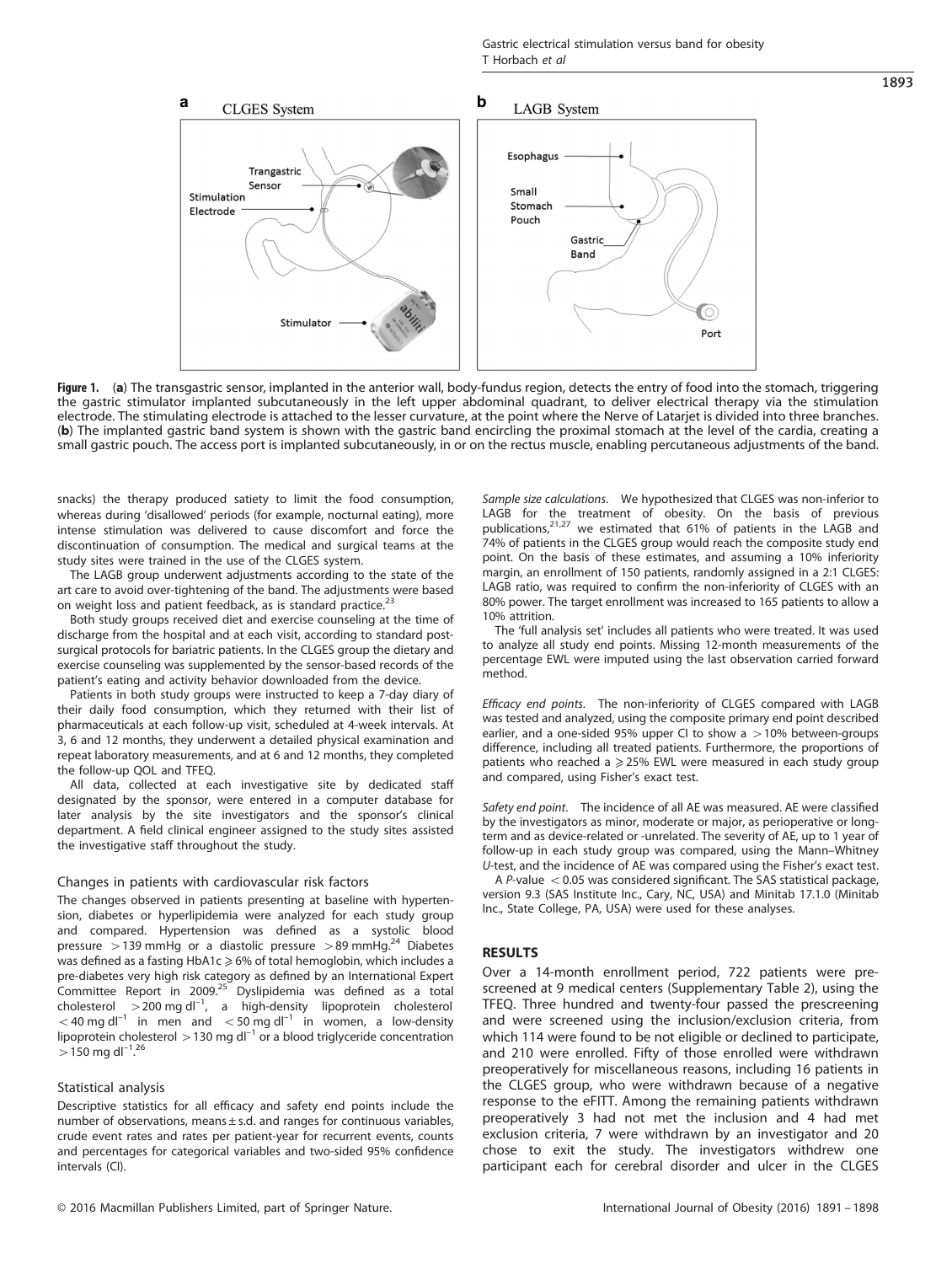Gastric electrical stimulation versus band for obesity T Horbach et al



Figure 2. Flow of patients from screening to end of 12-month randomization period.

group, and one participant each for abdominal adhesions, hernia, cancer, ulcer and an unspecified illness in the LAGB group. Ultimately, 160 patients were randomly assigned to and were treated with CLGES ( $n = 106$ ) versus LAGB ( $n = 54$ ). The flow of patients between prescreening and the end of the study is shown in Figure 2. The mean age, weight and BMI of the 76 women and 30 men included in the CLGES group were  $39 \pm 11$  years, 121 ± 21 kg and  $42 \pm 5$  kg m<sup>-2</sup>, respectively, whereas those of the 44 women and 10 men in the LAGB group were  $39 \pm 12$  years,  $123 \pm 20$  kg and  $44 \pm 6$  kg m<sup>-2</sup>, respectively. The characteristics of both study groups are detailed in Supplementary Table 3 of the Supplementary Material; all between-groups differences are statistically non-significant.

Between discharge of the patients from the hospital and the 12-month follow-up, 6 patients (5.7%) in the CLGES group and 1 (1.9%) in the LAGB group exited the study. Three patients in the CLGES and 1 in the LAGB group entered the study even though they did not satisfy the entry criteria, and were also excluded. The final outcomes were ascertained of (a) 97 patients treated with CLGES (91.5%) and 52 (96.3%) treated with LAGB who completed the 12-month study, and (b) the full analysis set population.

## Weight loss at 12 months

In the patients who completed the study, the 12-month %EWL in 97 patients initially assigned to CLGES was 35.1, versus 40.0% in 52 patients assigned to LAGB (NS). In the full analysis set, at last follow-up, the decrease in EWL was similar in both study groups, whereas the changes in BMI and %WL were greater in the LAGB group (Table 1A). In the CLGES group, 74.5, 61.3 and 41.5% of patients reached  $\geq$  20,  $\geq$  25 and  $\geq$  35% EWL, respectively, whereas 28.3% of patients reached  $<$  20% EWL (Table 1B). Although the percentages of patients meeting each end point were  $\sim$  10% higher in the LAGB than in the CLGES group, these differences

Table 1. Weight loss (A) and percent of patients who lost from  $<$  20% to ≥ 50% of excess weight loss (B), up to 12 months in each group of the full analysis set

|                                                                      | Gastric<br>stimulation<br>$(n = 106)$ | Gastric band<br>$(n = 54)$        | $P-value$ |  |  |
|----------------------------------------------------------------------|---------------------------------------|-----------------------------------|-----------|--|--|
| A. Weight loss measures                                              |                                       |                                   |           |  |  |
| Decrease in                                                          |                                       |                                   |           |  |  |
| Body mass index, kg $m^{-2}$                                         |                                       |                                   |           |  |  |
| Month                                                                |                                       |                                   |           |  |  |
| 3                                                                    | $3.7 + 2.4$                           | $4.3 \pm 1.9$                     | <b>NS</b> |  |  |
| 6                                                                    | $4.7 \pm 3.2$                         | $6.1 \pm 2.8$                     | 0.01      |  |  |
| 12                                                                   | $5.3 + 3.8$                           | $7.0 + 3.8$                       | 0.01      |  |  |
| Weight                                                               |                                       |                                   |           |  |  |
| Month                                                                |                                       |                                   |           |  |  |
| 3                                                                    | $8.8 \pm 5.4$                         | $9.9 \pm 4.4$                     | <b>NS</b> |  |  |
| 6                                                                    | $11.0 + 7.1$                          | $14.0 + 6.2$                      | 0.01      |  |  |
| 12                                                                   | $12.5 \pm 8.2$                        | $16.0 + 8.5$                      | 0.01      |  |  |
| Excess weight                                                        |                                       |                                   |           |  |  |
| Month                                                                |                                       |                                   |           |  |  |
| 3                                                                    | $22.9 + 15.6$                         | $24.7 + 13.3$                     | <b>NS</b> |  |  |
| 6                                                                    | $28.7 \pm 20.0$                       | $34.2 \pm 17.0$                   | <b>NS</b> |  |  |
| 12                                                                   | $32.1 \pm 21.7$                       | $39.0 + 22.9$                     | <b>NS</b> |  |  |
| B. Percent of patients who lost: % excess weight loss                |                                       |                                   |           |  |  |
| < 20                                                                 |                                       | 28.3 (19.8-36.9) 18.5 (11.1-25.9) | NS        |  |  |
| $\geqslant$ 20                                                       |                                       | 74.5 (66.2-82.8) 81.5 (74.1-88.9) | <b>NS</b> |  |  |
| $\geqslant$ 25                                                       |                                       | 61.3 (52.0-70.6) 72.2 (63.7-80.7) | <b>NS</b> |  |  |
| $\geqslant$ 35                                                       |                                       | 41.5 (32.1–50.9) 53.7 (44.2–63.2) | <b>NS</b> |  |  |
| $\geqslant 50$                                                       |                                       | 19.8 (12.2-27.4) 29.6 (20.9-38.3) | <b>NS</b> |  |  |
| Values are means $\pm$ s.d. or percentages (95 confidence interval). |                                       |                                   |           |  |  |

1894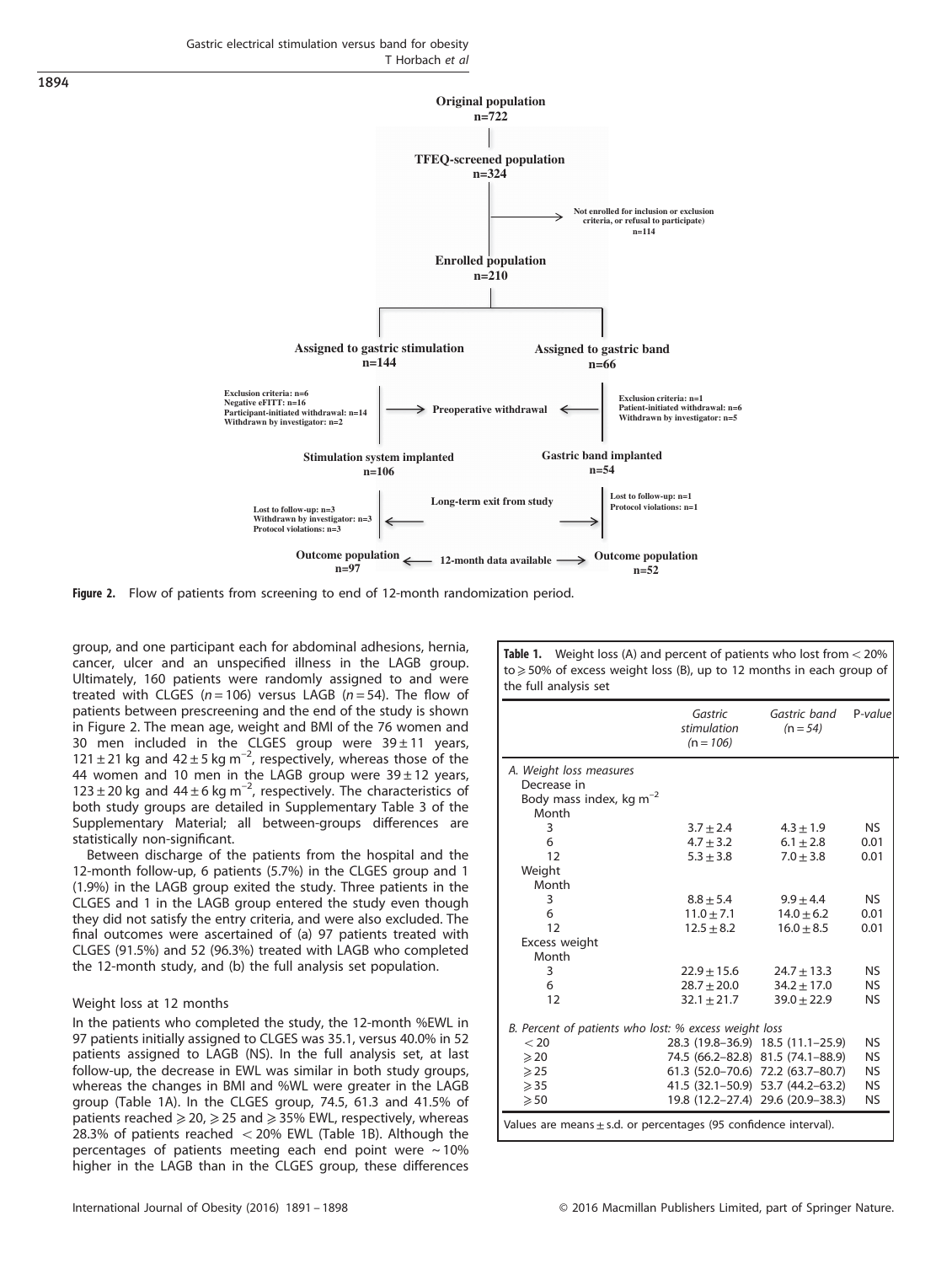were not statistically significant (Supplementary Figure 1 of Supplementary Material). Similarly, 19.8% of patients in the CLGES and 29.6% in the LAGB group achieved  $\geq$  50% EWL (NS). Finally, the 3 criteria of the composite end point were reached by 73.0% of patients in the CLGES versus 66.7% in the LAGB group (Supplementary Table 4 of Supplementary Material). This –6.3% difference (upper 95%  $Cl = 7.2%$ ) between the two study groups satisfied the non-inferiority hypothesis. Furthermore, 65 of 97 patients (67%) who were initially randomized to CLGES and completed the 12-month study, reached the additional efficacy end point of a  $\geq$  25% EWL (lower limit of two-sided 95% CI = 56.6%;  $P < 0.001$ ). This additional efficacy end point was also met by 65 of 106 patients (61%) in the full data sets of the CLGES group (lower limit of two-sided 95% CI = 52.0%;  $P < 0.001$ ).

## Secondary efficacy end points

The changes in QOL, using the IWQOL-Lite and BDI-II questionnaires, in eating behavior using the TFEQ, and in several other secondary efficacy end points are shown for the entire sample in Supplementary Table 5A and for the subgroups of patients presenting with cardiovascular risk factors in Supplementary Table 5B. QOL improved significantly and similarly in both groups (Figure 3a). It is, however, noteworthy, that the mean BDI-II questionnaire score was significantly lower at 6 months than at baseline in both study groups, and remained significantly lower at 12 months in the CLGES group only, whereas it returned toward baseline in the LAGB group (Figure 3b). The changes in eating behavior between baseline and 12 months (Supplementary Figures 2A–C of Supplementary Material) were statistically significant and similar in magnitude in both groups.

## Changes in patients presenting with cardiovascular risk factors

In the subgroup of patients presenting with cardiovascular risk factors, the baseline blood concentration of HbA1c was  $\geq 6\%$  in 14 patients in the CLGES and 10 in the LAGB group. A 6–7% decrease in HbA1c was observed at 12 months in both groups. Total cholesterol was  $>$  200 mg dl<sup>-1</sup> at baseline in 34 patients in the CLGES group and 22 patients in the LAGB group. A significantly greater decrease ( $P < 0.05$ ) in total cholesterol was measured at 12 months in the CLGES than in the LAGB group in the entire 1895

sample as well as in the subgroups presenting with elevated baseline blood cholesterol concentrations. The changes in lowand high-density lipoprotein cholesterol, serum triglycerides and systolic and diastolic blood pressure were similar in both groups. The changes in all the cardiovascular risk factors in the entire sample, as well as in the subgroups with baseline comorbidity are reported in Supplementary Tables 5A and B.

## Safety analysis

The mean duration of surgical implantation of the CLGES was 58  $\pm$  17 min (range 33-110), versus 64  $\pm$  21 min (range 24-100) for the LAGB (NS). The AE that occurred in each study group during the 12 months of follow-up are shown in [Table 2](#page-5-0). A persistent intolerance to liquids, and a re-operation for slippage of the band were two major perioperative AE that occurred in the LAGB group. Minor perioperative AE occurred in 6 patients in the CLGES group, consisting of hypotension, incomplete wound healing, painful surgical scar and nausea and belching, and in 2 patients in the LAGB group, who complained of belching and general discomfort, respectively. Over the long-term, 15 minor and 37 moderate or major AE were recorded in the CLGES, versus 38 and 66, respectively, in the LAGB group ([Table 2\)](#page-5-0). The proportion of patients who experienced an AE was significantly lower in the CLGES (34%) than in the LAGB (81%) group ( $Δ = -47$ %; 95% CI –61% to –33%;  $P < 0.001$ ; [Figure 4](#page-5-0)). The proportion of patients who suffered major device-related adverse events was 4.7% in the CLGES versus 13.0% in the LAGB group (NS). No participant died during the 12-month follow-up in either group.

## **DISCUSSION**

## Main study findings

Our study is the first randomized comparison of the 1-year safety and efficacy of CLGES versus LAGB in a large sample of morbidly obese patients. Its results indicate that the minimally invasive, laparoscopic CLGES system produced a similar, significant and sustained weight loss, as the LAGB, though at the cost of significantly fewer AE. Furthermore, a greater decrease in total cholesterol and a sustained alleviation of depression were observed at 12 months in the CLGES group, in contrast with the



Figure 3. (a) Change in total IWQOL-LITE score between baseline and 12 months in each study group. The change is statistically significant in both groups; however, the between-groups difference at 12 months is not statistically significant. (b) Change in BDI-II score between baseline and 6 and 12 months in both study groups. It is noteworthy that, although the score decreased significantly between baseline and 6 months of follow-up in both study groups, it remained significantly lower ( $P < 0.01$ ) at 12 months in the CLGES group, while it returned toward baseline and was no longer significantly lower at 12 months in the LAGB group.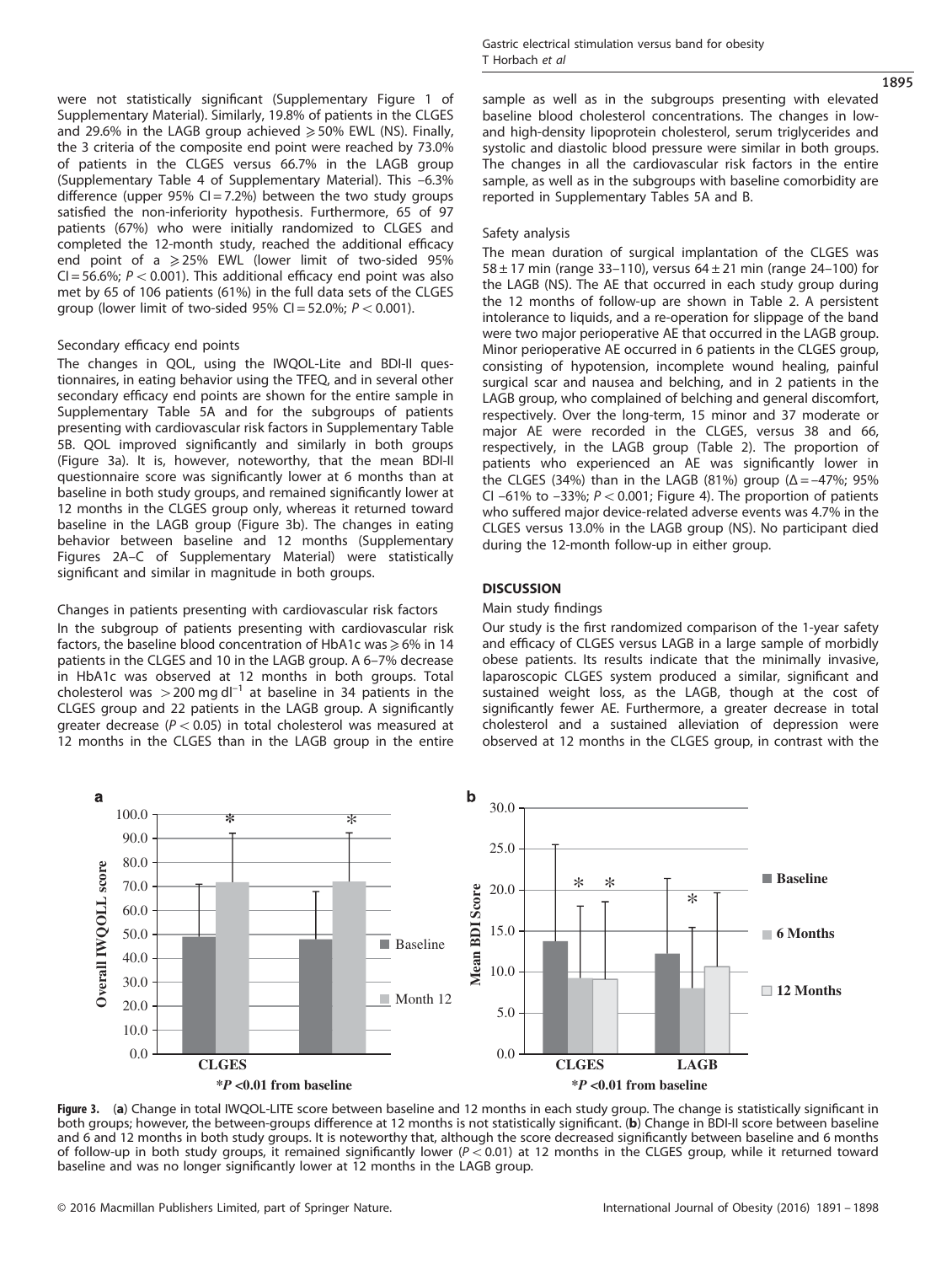<span id="page-5-0"></span>1896

**Table 2.** Numbers of patients who experienced  $\geq 1$  device- or procedure-related adverse events during 12 months of follow-up in each study group

|                                                                          | Gastric<br>stimulation<br>$n = 106$ | Gastric<br>band<br>$n = 54$ | $P-value$ |  |  |
|--------------------------------------------------------------------------|-------------------------------------|-----------------------------|-----------|--|--|
| Perioperative adverse events                                             | 6(6)                                | 4(7)                        | <b>NS</b> |  |  |
| Long-term adverse events                                                 |                                     |                             |           |  |  |
| Gastrointestinal                                                         |                                     |                             |           |  |  |
| Nausea/vomiting                                                          | 4 (4)                               | 31 (57)                     | < 0.001   |  |  |
| Dysphagia/restriction                                                    | 0                                   | 16 (30)                     | < 0.001   |  |  |
| Dyspepsia/acidity                                                        | 0                                   | 10 (19)                     | 0.002     |  |  |
| Epigastric discomfort                                                    | 0                                   | 4 (7)                       | < 0.05    |  |  |
| Body as a whole                                                          |                                     |                             |           |  |  |
| Anxiety                                                                  | 0                                   | 3(6)                        | NS.       |  |  |
| Hair loss                                                                | $\Omega$                            | 9(17)                       | 0.003     |  |  |
| Musculo-skeletal discomfort                                              | 15 (14)                             | 3(6)                        | <b>NS</b> |  |  |
| Device/system dysfunction                                                |                                     |                             |           |  |  |
| Miscellaneous                                                            | 4(4)                                | 7(13)                       | <b>NS</b> |  |  |
| Painful stimulation                                                      | 8(8)                                | NA.                         |           |  |  |
| Surgical pocket discomfort                                               | 8(8)                                | NA                          |           |  |  |
| Device replacement/lead fracture                                         | 4(4)                                | NA                          |           |  |  |
| Explant for Twiddler Syndrome                                            | 1(1)                                | NA                          |           |  |  |
| <b>Band slippage</b>                                                     | <b>NA</b>                           | 1(2)                        |           |  |  |
| Port revision                                                            | <b>NA</b>                           | 2(4)                        |           |  |  |
| Pouch dilatation                                                         | NA.                                 | 1(2)                        |           |  |  |
| All long-term device- or procedure-                                      | 44                                  | 87                          | < 0.001   |  |  |
| related adverse events                                                   |                                     |                             |           |  |  |
| Values are numbers (%) of observations; patients who experienced $>1$ AE |                                     |                             |           |  |  |
| were counted only once.                                                  |                                     |                             |           |  |  |

**13% 56% 13% 66% 11% 18% 5%** 0% 10% 20% 30% 40% 50% 60% 70% None  $(Score = 0)$   $(Score = 1)$   $(Score = 2)$   $(Score = 3)$ Mild Moderate Major **Patients Adverse Events** LAGB ■ CLGES

Figure 4. Proportions of patients who suffered AE in each study group. A score was assigned  $(0 = none, 1 = mild, 2 = moderate,$ 3= major), reflecting the most severe AE experienced by each patient. The Mann–Whitney U-test was used to compare the severity of AE in each group. The CLGES group experienced significantly fewer and less severe AE ( $P < 0.001$ ).

LAGB group, where the 12-month serum cholesterol concentration and BDI-II score returned toward baseline values.

The most noteworthy observation made in this randomized comparison, however, was the significantly and markedly lower rate and severity of long-term AE recorded with the CLGES. Despite their classification as 'minor' or 'moderate', the frequent occurrence of symptoms, such as nausea, vomiting, dyspepsia, dysphagia, belching and other complications of LAGB, interferes prominently with daily life and may have major repercussions on the patient's mood and mental stability, as evidenced by the BDI-II scores in the LAGB group. The 56% of patients treated with LAGB who developed moderate, device-related AE in this study is similar to the 61 and 48% reported in two Premarket Approval<br>Applications for LAGB systems.<sup>[21](#page-6-0),[22](#page-6-0)</sup> The average number of fills per patient was: 2.1 in the first year, and average number of deflations per patient was 0.6. We observed no correlation between average number of inflations and either weight loss or adverse events.

Furthermore, in contrast to LAGB, which imposes considerable limitations to the types of food that can be consumed, $28$  patients who have undergone CLGES are free to eat what they want and are allowed to lose weight without mechanical restriction. Instead, they learn to recognize satiety and develop healthy eating habits from the feedback of the sensor. Such behavioral reinforcement of habits is critical to the long-term maintenance of weight loss and control of concomitant disorders.<sup>[29](#page-7-0)</sup>

## Role of gastric electrical stimulation

The invasive nature and complications associated with bariatric surgery have considerably limited the proportion of patients who are eligible to undergo these procedures.<sup>[30](#page-7-0)</sup> Therefore, various attempts have been were made to develop less invasive and nonpermanent techniques of weight management. Gastric Electrical Stimulation to treat obesity began with animal experiments, nearly 20 years ago, by Cigaina et al.<sup>[31](#page-7-0)</sup> Multiple experimental and clinical studies of GES, recently reviewed in detail by Cha et  $al$ .<sup>[13](#page-6-0)</sup> have been performed with encouraging results, using different stimulation and delivery characteristics, all designed to control food intake. The therapy systems tested have had differing<br>physiological targets for the stimulation: the gastric antrum,<sup>[32](#page-7-0),[33](#page-7-0)</sup> the anterior lesser curvature where the vagus innervates the stomach,<sup>[34,35](#page-7-0)</sup> and directly on the abdominal vagal branches.<sup>[36](#page-7-0)</sup> The systems also have different proposed mechanisms of action. The vBloc (EnteroMedics Inc., St Paul, MN, USA) therapy has reported the best clinical weight loss results of the three systems evaluated for treating obesity. Although vBloc did not meet the primary end points in a randomized, double-blind study, $36$  at 18 months the EWL was stable at 26% and significantly different from sham.[37](#page-7-0) The differences in neural targets and stimulation parameters would at least partially explain the differences seen in clinical outcomes with the above systems. With both the Transcend system (Medtronic Inc., Minneapolis, MN, USA)<sup>34</sup> and vBloc therapies, stimulation was applied for  $\geq 12$  h per day, probably causing neural habituation and loss of efficacy. We hypothesize that the greater weight loss with the CLGES system is attributable to the closed-loop trigger of stimulation by the food intake sensor, limiting the stimulation to an average of 3 h per day and minimizing the neural habituation. Additionally, the electrical stimulation parameters were tailored to the individual to produce the desired gastric symptoms at initial programming, and at follow-ups. Another distinct advantage of the CLGES system over other systems is the absence of need to recharge the power supply, preventing the patients from interfering with the delivery of therapy.

#### Choice of comparative treatment method

We chose LAGB as a comparative treatment method as it is, like CLGES, a reversible, minimally invasive procedure. Although the main putative mechanism of LAGB is a mechanical restriction of the food passage through the proximal stomach, it has been hypothesized that satiety is caused by vagal afferent stimulation, itself induced by distension of the proximal segment of the stomach.<sup>[38](#page-7-0)</sup> Therefore, CLGES and LAGB might both stimulate vagal autonomic nervous activity, the former directly, without mechanical restriction.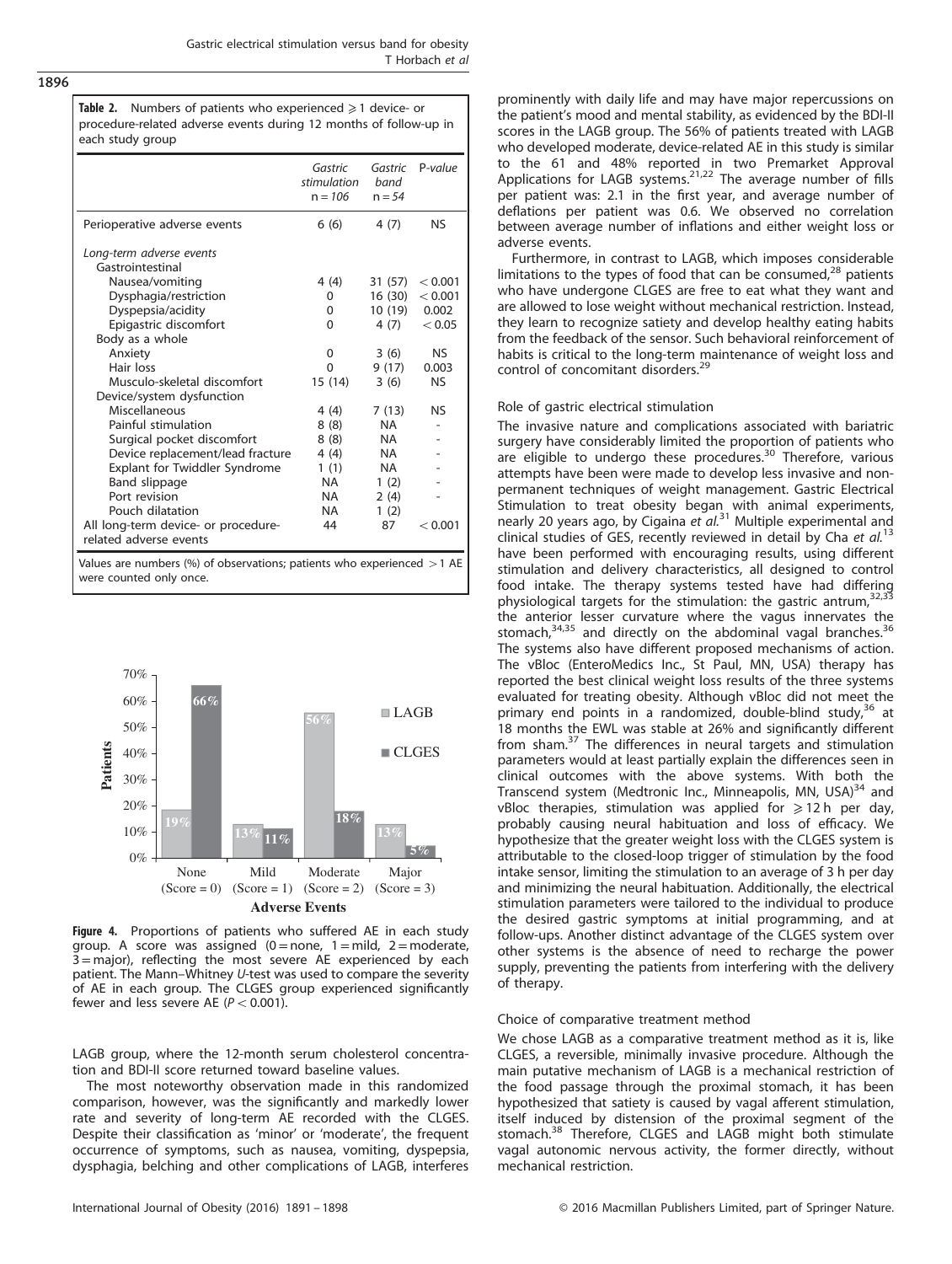## <span id="page-6-0"></span>Limitations of our study

An important limitation of this study was the inability to blind the randomization process, for evident reasons related to the nature of the treatment interventions. Furthermore, the gastric stimulation sensitivity test (eFITT), used to withdraw patients insensitive to GES, was not used in the LAGB group. Since the eFITT is part of the usual management of candidates for CLGES therapy, the trial design faithfully reproduced standard clinical practice. We acknowledge that this design may have introduced a selection bias, though it closely emulated usual patient care. Third, the reliability of some comparisons made between the two study groups, particularly with regards to the comorbidities, may have been limited by small numbers of observations. Fourth, the durable effects of CLGES will need to be confirmed beyond the 1-year follow-up. Observations made after the end of the study revealed an average  $37 \pm 21\%$  EWL at 18 months in the CLGES group.[39](#page-7-0) On the basis of reported long-term results, LAGB therapy produces a maximum weight loss at 18 months, followed by a stable period before the resumption of weight gain.<sup>[40](#page-7-0)</sup> The new characteristics of the CLGES system, including the tailoring of stimulation and the use of sensor data feedback will need to be optimized on the long term, with the view of preventing or mitigating the regain of excess weight observed with all bariatric therapies in the absence of actual lifestyle modifications.<sup>[41](#page-7-0)</sup>

## **CONCLUSION**

This 1-year, randomized trial confirmed the non-inferiority of CLGES compared with LAGB in the management of morbid obesity. Furthermore, a clinically meaningful and significantly lower rate of AE was observed in the CLGES- compared with the LAGB-treated patients.

#### CONFLICT OF INTEREST

Dr Horbach reports receiving personal fees from IntraPace for his services as a scientific advisor. He has received honoraria for proctoring and traveling expenses from Johnson & Johnson, Apollo, Torax and the German Society for Gastrointestinal Surgery. Dr Torres reports receiving personal fees from IntraPace for his services as a scientific advisor. He has received honoraria for proctoring and traveling expenses from Ethicon, Covidien and Gore. Drs Meyer, Morales, Alarcon, Favretti, Anselmino, Rovera, Susewind and Dargent have no potential conflict of interest to disclose. The sponsor, IntraPace Inc, funded the clinical sites for screening of the patients, testing, hospitalization, surgery (implant) and data management.

#### ACKNOWLEDGEMENTS

Preparation of the manuscript: Rodolphe Ruffy, MD < <www.cardioscript.com> > contributed to the composition of the manuscript for style and language and was compensated for his time and efforts. Statistical analysis: independent statistical analysis of study end points by Mark Holdbrook, Senior Advisor, Clinical Affairs, Data Management & Biostatistics for Experien Group. Funding/support: The study was supported by IntraPace Inc., San Jose, CA, USA. Role of the funder/sponsor: IntraPace Inc. was involved in the design and conduct of the study, site selection and database management. The sponsor funded the clinical sites for patient screening, testing, hospitalization, surgery (implant) and database entry. The sponsor funded the independent statistical analysis of the data by Experien Group. Mir Hashim, PhD, Rose Province, MS and Mir Imran, CEO, were sponsor representatives allowed to review and participate in the critical revision of the manuscript before its submission. General data collection and management and study monitoring: Rose Province, MS, Pascal Hellebuyck, CRA; Marianne Kolopp, MD; Ksenija Mlinar, PhD, Javier Sanchez Lopez, Pharm D. Principal Investigator: Thomas Horbach, MD. On-site data collection and management, surgical support and study monitoring: GERMANY Berlin: Julian Gertz, secretary Obesity Center. Gera: Thomas Manger, MD; Anne Zhamn, RN; Sindy Zimmermann, licensed dietitian/nutritionist. München-Graefelfing: Petra Schumann, MD; Jutta Peters, licensed dietitian/nutritionist. Schwabach: Sophie Krüger, MD; Friederike Eschenbacher, licensed dietitian/nutritionist. ITALY Pisa: Carlo Moretto, MD, PhD; Paola Fierabracci, MD; Ferruccio Santini, MD. Vicenza: Gianni Segato, MD; Andrea Ceoloni, MD. Turin: Daniela Delle Piane, MD. Garda–Verona: Dalle Grave, MD, Nutritional and cognitive/behavioral support. SPAIN Madrid: Andrés Sanchez-Pernaute, MD, PhD; Fernando Lapuente, MD; Felipe Acedo, MD, PhD; Antonio Picardo, MD, PhD; Miguel A Rubio MD, PhD; Patricia Sáez MD; Marta Fernandez-Nespral MD. Seville: Maria Socas, MD; Antonio Barranco, MD; Pedro Pablo García-Luna, MD; Jose Luis Pereira MBChB, MSc; Salvador Sobrino, MD.

## **REFERENCES**

- 1 Finucane MM, Stevens GA, Cowan MJ, Danaei G, Lin JK, Paciorek CJ et al. Global Burden of Metabolic Risk Factors of Chronic Diseases Collaborating Group (Body Mass Index). National, regional, and global trends in body-mass index since 1980: systematic analysis of health examination surveys and epidemiological studies with 960 country-years and 9·1 million participants. Lancet 2011; 377: 557–567.
- 2 Cawley J, Meyerhoefer C. The medical care costs of obesity: an instrumental variables approach. J Health Econ 2012; 31: 219–230.
- 3 Kelly T, Yang W, Chen CS, Reynolds K, He J. Global burden of obesity in 2005 and projections to 2030. Int J Obes (Lond) 2008; 32: 1431–1437.
- 4 Lehnert T, Sonntag D, Konnopka A, Riedel-Heller S, König HH. Economic costs of overweight and obesity. Best Pract Res Clin Endocrinol Metab 2013; 27: 105–115.
- 5 Flegal KM, Carroll MD, Ogden CL, Curtin LR. Prevalence and trends in obesity among US adults, 1999–2008. JAMA 2010; 303: 235–241.
- 6 Miller K. Obesity: surgical options. Best Pract Res Clin Gastroenterol 2004; 18: 1147–1165.
- 7 See C, Carter PL, Elliott D, Mullenix P, Eggebroten W, Porter C et al. An institutional experience with laparoscopic gastric bypass complications seen in the first year compared with open gastric bypass complications during the same period. Am J Surg 2002; 183: 533–538.
- 8 Cunneen SA, Brathwaite CE, Joyce C, Gersin K, Kim K, Schram JL et al. Clinical outcomes of the realize adjustable gastric band-C at 2 years in a United States population. Surg Obes Relat Dis 2013; 9: 885–893.
- 9 Flum DR, Khan TV, Dellinger EP. Toward the rational and equitable use of bariatric surgery. JAMA 2007; 298: 1442–1444.
- 10 Cigaina VV, Pinato G, Rigo VV et al. Gastric peristalsis control by mono situ electrical stimulation: a preliminary study. Obes Surg 1996; 6: 247–249.
- 11 Chen J. Mechanisms of action of the implantable gastric stimulator for obesity. Obes Surg 2004; 14: S28–S32.
- 12 Burneo JG, Faught E, Knowlton R, Morawetz R, Kuzniecky R. Weight loss associated with vagus nerve stimulation. Neurology 2002; 59: 463–464.
- 13 Cha R, Marescaux J, Diana M. Updates on gastric electrical stimulation to treat obesity: systematic review and future perspectives. World J Gastrointest Endosc 2014; 6: 419–431.
- 14 Miras M, Serrano M, Durán C, Valiño C, Canton S. Early experience with customized, meal-triggered gastric electrical stimulation in obese patients. Obes Surg 2015; 25: 174–179.
- 15 Horbach T, Thalheimer A, Seyfried F, Eschenbacher F, Schuhmann P, Meyer G. abiliti closed loop gastric electrical stimulation system for treatment of obesity: clinical results with a 27-month follow-up. Obes Surg 2015; 25: 1779–1787.
- 16 Stunkard AJ, Messick S. The three-factor eating questionnaire to measure dietary restraint, disinhibition and hunger. J Psychosom Res 1985; 29: 71–83.
- 17 Stunkard AJ, Messick S. The Three-factor Eating Questionnaire (TFEQ) or Eating Inventory. In: Rush J, First MB, Blacker D (eds). Handbook of Psychiatric Measures, 2nd edn. American Psychiatric Publishing: USA, 2008, pp 631–633.
- 18 Burgmer R, Grigutsch K, Zipfel S, Wolf AM, de Zwaan M, Husemann B et al. The influence of eating behavior and eating pathology on weight loss after gastric restriction operations. Obes Surg 2005; 15: 684–691.
- 19 Kolotkin RL, Crosby RD, Kosloski KD, Williams GR. Development of a brief measure to assess quality of life in obesity. Obes Res 2001; 9: 102–111.
- 20 Beck AT, Ward CH, Mendelson M, Mock J, Erbaugh J. An inventory for measuring depression. Arch Gen Psychiatry 1961; 4: 561–571.
- 21 Summary of Safety and Effectiveness Data, REALIZE Adjustable Gastric Band, Ethicon Endo-Surgery, Inc., PMA #P070009. Available at: http://www.accessdata. fda.gov/cdrh\_docs/pdf7/P070009b.pdf (accessed 28 September 2007).
- 22 Summary of safety and effectiveness, LAP-BAND. Adjustable Banding system Allergan. PMA Number P000008S017. Available at: http://www.accessdata.fda. gov/cdrh\_docs/pdf/P000008S017b.pdf (accessed 3 December 2010).
- 23 Dixon JB, Straznicky NE, Lambert EA, Schlaich MP, Lambert GW. Laparoscopic adjustable gastric banding and other devices for the management of obesity. Circulation 2012; 126: 774–785.
- 24 Chobanian AV, Bakris GL, Black HR, Cushman WC, Green LA, Izzo JL et al. Seventh report of the joint national committee on prevention, detection, evaluation, and treatment of high blood pressure. Hypertension 2003; 42: 1206–1252.
- 25 International Expert Committee. International Expert Committee report on the role of the A1C assay in the diagnosis of diabetes. Diabetes Care 2009; 32: 1327–1334.
- 26 Jellinger PS, Smith DA, Mehta AE, Ganda O, Handelsman Y, Rodbard HW et al. American Association of Clinical Endocrinologists' guidelines for management of